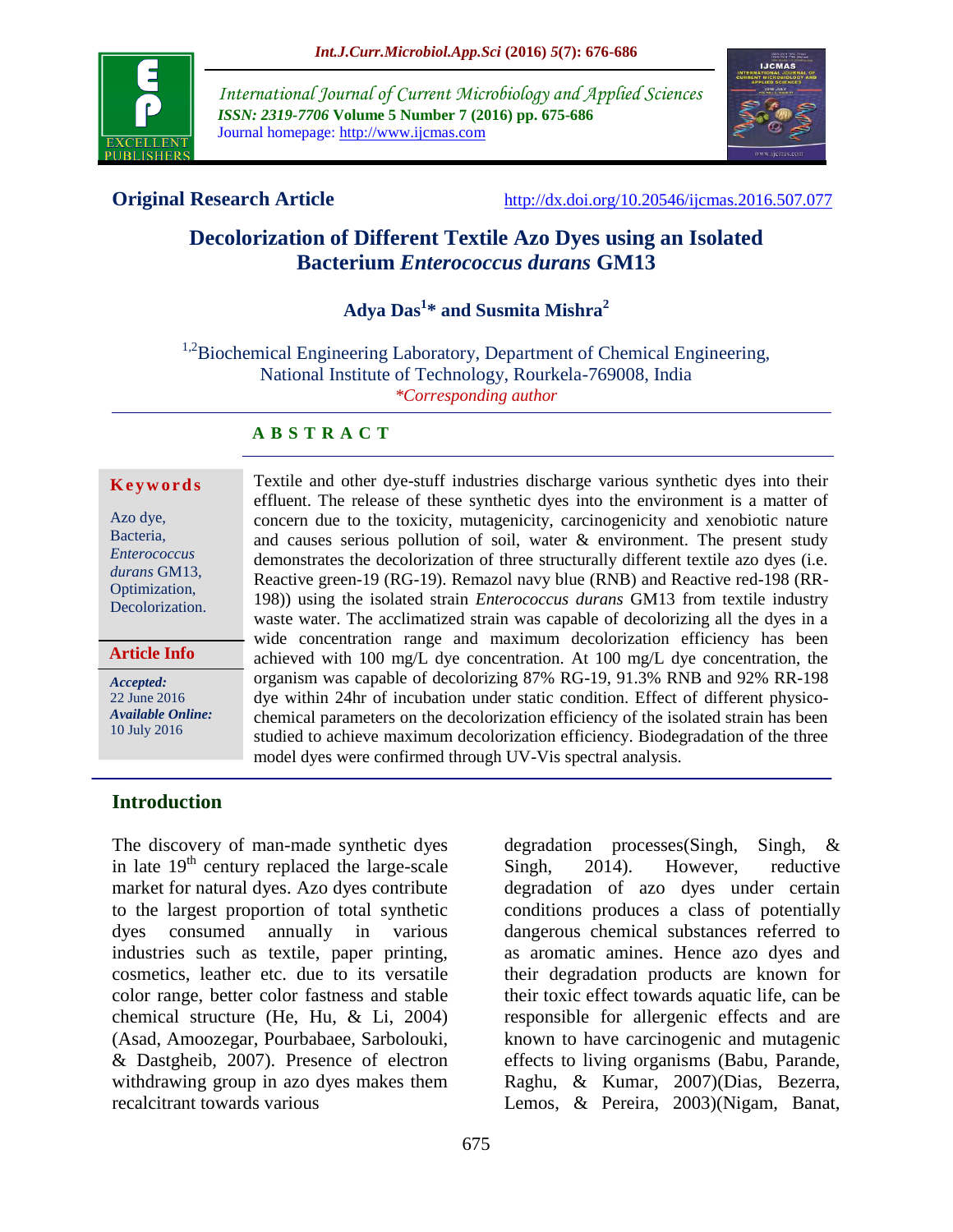Singh, and Marchant, 1996). Hence it becomes necessary to establish an efficient treatment method for the removal of toxic azo dyes from dye contaminated waste water before being released to the environment. Various physico-chemical methods for the treatment of these colored effluents practised till date have several drawbacks of being costly, inefficient color removal and production of secondary pollutant(Saratale, Saratale, Kalyani, Chang, & Govindwar, 2009). Biological treatment method of azo dye containing effluent using different microbial strains has been reported to be an effective and eco-friendly option by many researchers(K. C. Chen, Wu, Liou, & Hwang, 2003)(Jadhav, Dawkar, Ghodake, & Govindwar, 2008). However, bacterial decolorization of azo dyes has been reported to be faster as compared to other biological method of treatment(Chang, Chen, & Lin, 2004)(Kalyani, Telke, Dhanve, & Jadhav, 2009).

Organisms isolated from dye contaminated wastewater are believed to be more tolerant to high dye concentrations and can be used for the development of an effective bioprocess for the treatment of colored effluent. Current study deals with the decolorization of three different azo dyes using a bacterial strain isolated from textile industry wastewater.

Dye decolorization efficiency of the isolated strain has been evaluated in a wide concentration range for all the three model dyes. Effect of different physico-chemical parameters on the decolorization efficiency of the strain has been studied to achieve maximum decolorization potential. Degradation of the dye chromophore was confirmed through UV-Vis spectral analysis for the three model dyes before and after decolorization.

#### **Materials and Methods**

#### **Dyes and Chemicals**

Three different textile azo dyes Reactive green-19 (RG-19), Remazol navy blue (RNB), Reactive red-198 (RR-198) used in this study were purchased from a textile dye whole seller of Kolkata, India. Stock solutions of 10,000 mg/L concentration for the three model dyes were prepared and surface sterilised with 0.22  $\mu$ m syringe filter. The desired concentrations of dye used in decolorization experiments were prepared by subsequent dilution of the stock solution. The structure and absorption maxima of the model dyes were presented in Table-1. All the media components used for bacterial, isolation, preservation and decolorization studies were purchased from Himedia (Mumbai, India).

#### **Isolation, Screening and identification of dye decolorizing microorganism**

Textile wastewater sample collected from Viwandi, Mumbai, India has been used as the source of dye degrading microorganism. Potent dye degrading bacterial strains were isolated by enrichment culture technique. 1mL of textile waste water sample was inoculated to 100 mL of nutrient broth medium (Peptone 1g, Yeast extract 0.5g, NaCl 1g) containing mixture of three textile dye (RG-19, RNB & RR-198). After 48 hr of incubation at 30 ◦C under static condition, 1 mL of cell suspension was transferred to nutrient medium containing higher concentration of dye, and the process was continued till complete decolorization of the medium has been observed. A small portion of the decolorized medium was then spread on nutrient agar plate containing mixture of dye. After 48 hr of incubation at 30 ◦C, the organisms showing zone of decolorization were isolated and further screened based on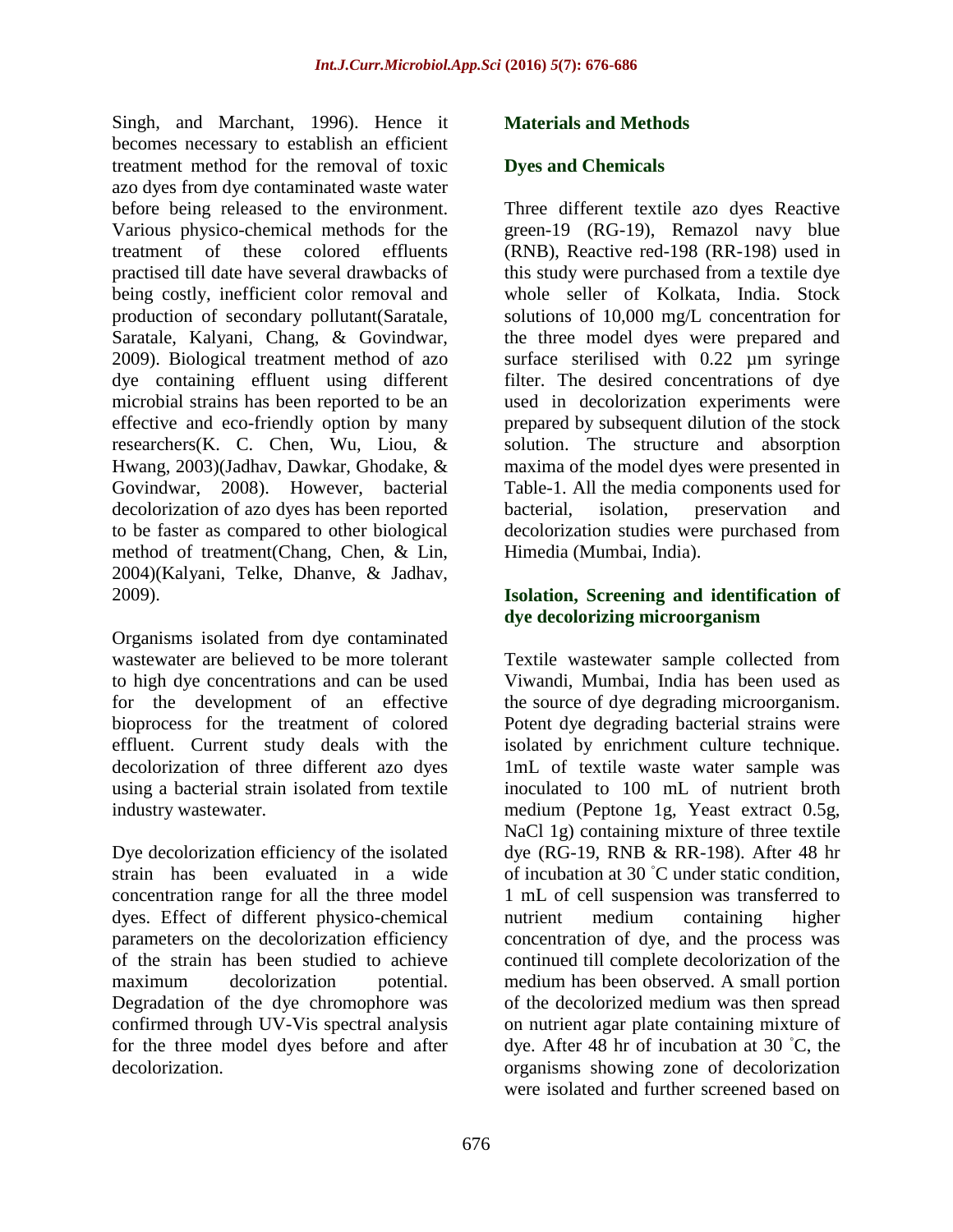their highest decolorization potential. The strain showing highest decolorization potential was designated as M1A and chosen for further studies. The strain was sent to Xcelris labpvt. Ltd, Ahmedabad, India for 16s rRNA identification.

#### **Decolorization Experiments**

Batch decolorization experiments were conducted to study the dye decolorization efficiency of M1A for the decolorization of three model dyes RG-19, RNB and RR-198. All the decolorization experiments were performed in 250 mL Erlenmeyer flasks containing 100 mL of nutrient medium. Effect of different physico-chemical parameters affecting the decolorization efficiency of M1A has been studied by varying one factor at a time keeping the others constant with the basic conditions of temperature 32◦C, pH 7.2, dye concentration 100 mg/L and 24hr of incubation period. Decolourization experiments were conducted at different incubation time, initial dye concentrations (100mg/L-1000 mg/L), inoculum volume, aeration condition, incubation temperature (20◦C- $45^{\circ}$ C) and pH (5-10). Extent of dye decolorization was monitored using UV-Vis spectrophotometer at the absorption maxima of the dyes under investigation. The percentage decolorization was calculated using the following equation.

% Decolorization =  $\frac{Initial\ absorbance - Final\ absorbance}{Initial\ absorbance} \times 100$ 

#### **Results and Discussion**

#### **Isolation, screening and identification of dye decolorizing bacterial isolate**

Dye decolorizing bacterial strains were isolated using serial dilution method based upon their ability to create clear zone in nutrient agar plate. A number of strains were

isolated and further screened to select isolates showing highest dye decolorizing ability. On repeated screening, one strain showing highest dye decolorization potential was selected and was designated as M1A. 16s rRNA based identification result of the isolate revealed that, the strain M1A has maximum similarity with *Enterococcus durans* GM13 (GenBank Accession Number: KC213474.1) based on nucleotide homology and phylogenetic analysis (Figure 1, Table-2).

## **Effect of incubation time**

Biological decolorization of dyes is highly dependent on the incubation time as growth and metabolic rate of different bacteria varies with time. Decolourization of all the three model dyes by the isolated bacterial strain was recorded at different time intervals (Figure 2). The results showed that, M1A has achieved its maximum decolorization potential within 24 hr of incubation for all the three model dyes. Initially up to 10hr of incubation, a rapid decolorization efficiency has been observed which may contributes to the log phase when rapid metabolic rate and growth of microorganisms helped in fast reduction of dye chromophore.

Within 24hr of incubation M1A was able to achieve 86.56% decolorization of RG-19 dye, 91.08% decolorization of RNB and 92.23% decolorization of RR-198 at 32℃ under static condition with 100 mg/L of dye concentrations and 5% inoculum volume.

The difference in percentage decolorization for three different dyes may be due to the difference in their structures. As maximum decolorization has been achieved within 24hr of incubation, rest of the studies were carried out taking this constant incubation time.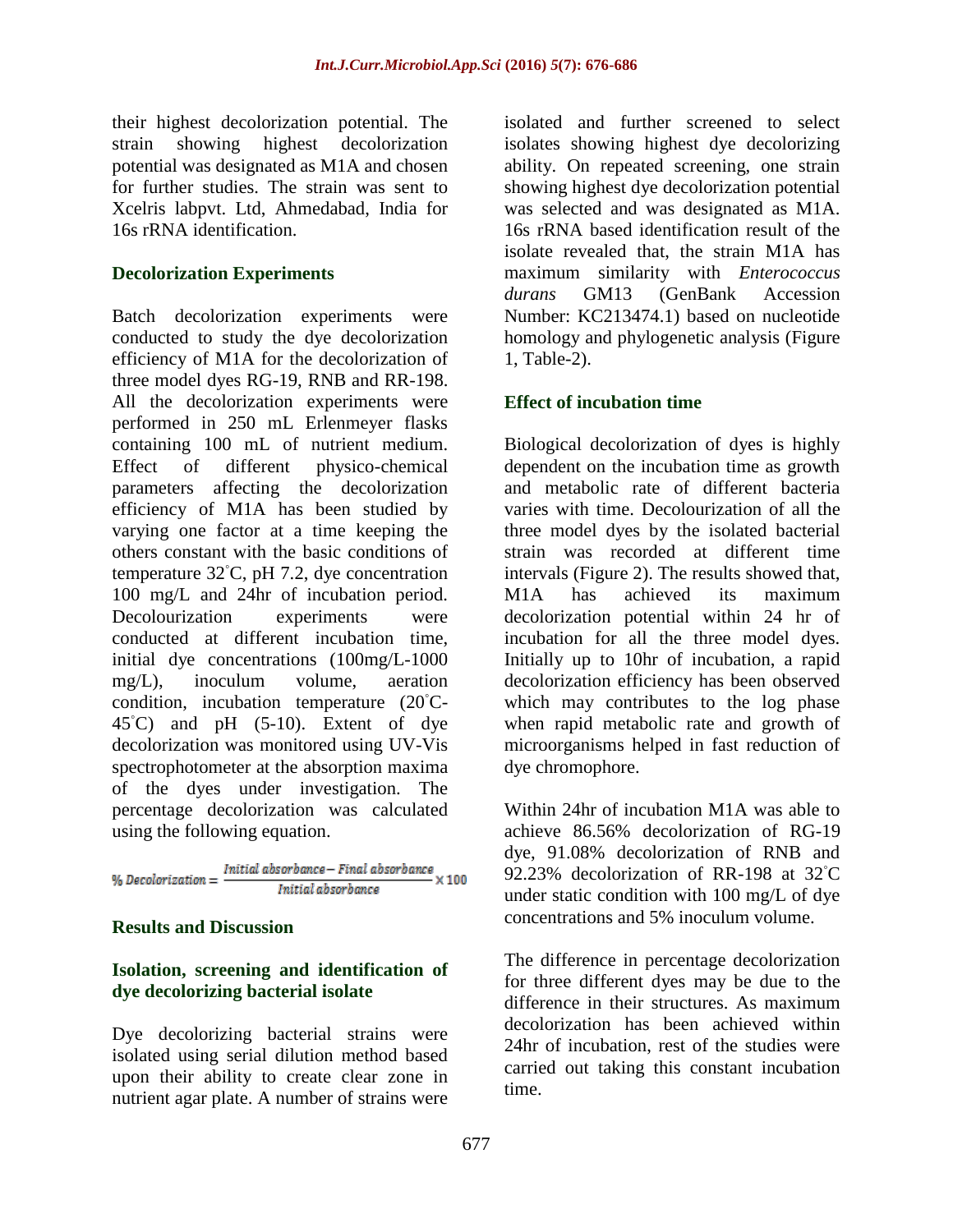#### **Effect of inoculum volume**

In batch process where organisms grow in a fixed amount of nutrient, inoculum volume becomes an important factor affecting the overall efficiency of the process. Small inoculum volume slows down the overall rate of biological reaction which leads to decrease in rate of dye decolorization. However, inoculum volume larger than the optimum value results in early depletion of nutrient and microorganisms attain the death phase which leads to decrease in dye decolorization rate. Figure 3 depicts the change in the extent of dye decolorization of all the three model dyes in response to varying inoculums size of M1A. An increase in decolorization percentage has been observed with increase in inoculum volume from 1%  $(v/v)$  to 5%  $(v/v)$ . However, with further increase in inoculum volume leads to decrease in decolorization efficiency of M1A strain for all the three model dyes. This may be due to early depletion of nutrient which leads to decreased metabolic rate, hence decolorization efficiency found to be reduced.

## **Effect of aeration condition**

Aeration condition has a tremendous impact on azo dye decolorization capacity of the bacterial strains. Figure 4 depicts the color removal efficiency of the M1A under static, anaerobic and shaking condition. The strain M1A showed maximum decolorization both in static and anaerobic condition, however under shaking condition, a sharp decrease in decolorization efficiency has been observed. Most of the bacterial dye decolorization process of azo dyes prefers anaerobic environment as in anaerobic condition azo group of the dye acts as the electron acceptor from the reduced electron carrier i.e. NADH, quinones etc. and gets reduced (Wuhrmann, Mechsner, & Kappeler, 1980)(Banat, Nigam, Singh, & Marchant,

1996) (Chen *et al.,* 2003). Similarly under static incubation condition, oxygen transfer is limited to the broth surface only and the cell cultures sediment in the bottom of the flasks and becomes oxygen depleted (Stolz, 2001)(Chen, 2002) which favours degradation of azo dyes. However, if the extra-cellular environment is aerobic (shaking condition), this reduction mechanism gets inhibited by oxygen, as the oxidation of the reduced redox mediator is mediated by oxygen rather than by the azo dye(Pearce, Lloyd, & Guthrie, 2003). Similar findings were reported by many researchers where static and anaerobic conditions favour the reductive decolorization of azo dye molecule using different bacterial species (Ghodake, Jadhav, Tamboli, Kagalkar, & Govindwar, 2011) (Tripathi & Srivastava, 2011) (Singh *et al.,* 2014).

## **Effect of dye concentration**

Concentration of dye is supposed to be an important parameter which can influence the decolorization efficiency of an organism. Higher dye concentrations can be toxic to microorganisms which may affect the microbial metabolism and growth, hence their decolorization efficiency gets affected. A wide range of concentration of the three model dyes were chosen to study the tolerance level and dye decolorization capacity of the isolated strain M1A. Our isolated strain M1A was found to be highly efficient in decolorizing the three model dyes (RG-19, RNB and RR-198) in all the tested concentrations of dyes (Figure 5). Highest decolorization has been achieved with 100 mg/L of dye concentration, at which 87.01%, 91.3% and 92% decolorization has been obtained for RG-19, RNB and RR-198 dye respectively. However, a decrease in dye decolorization efficiency was observed as the dye concentration increased from 100 mg/L to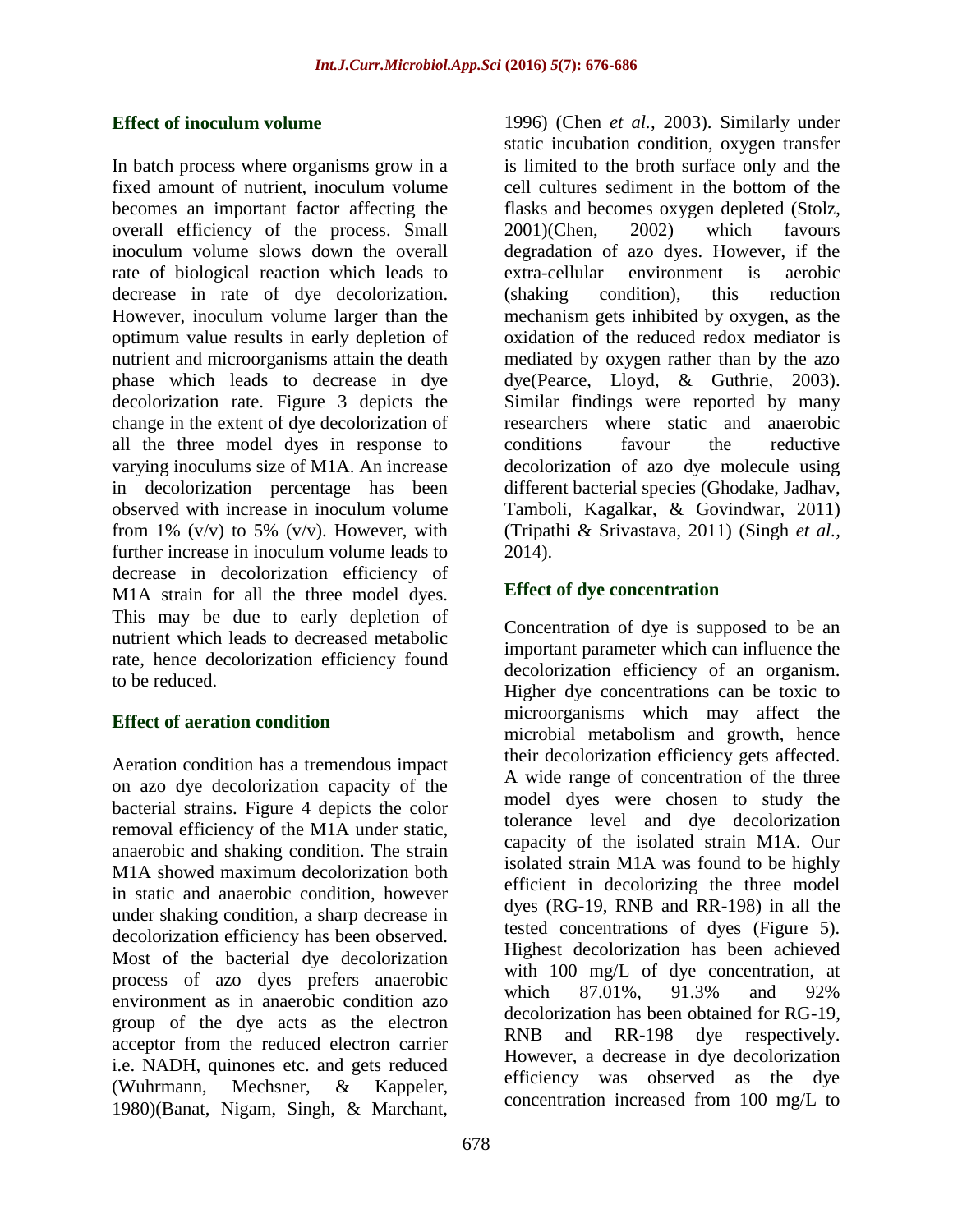1000 mg/L. A decrease in dye decolorization efficiency with increase in dye concentration may be due to the increasing toxic effect of dye and its degradation metabolites which affects the overall efficiency of the organism.

#### **Effect of temperature**

Incubation temperature plays an important role in microbial growth and activity. It is one of the vital parameter taken into consideration for the optimization of any kind of bioremediation process. Batch decolorization experiments were performed at different temperature levels ranging from  $20^{\circ}$ C to 45  $^{\circ}$ C for assessing optimal decolorization capacity of isolated strain M1A. A gradual increase in decolorization activity of M1A was observed with increase in temperature from 20  $°C$  to 35  $°C$  (Figure 6), showing maximum decolorization efficiency at 35 ◦C. At this optimum temperature the strain showed maximum decolorization of 87.78%, 94.23% and 95.5% for RG-19, RNB and RR-198 respectively.

However, a sharp decrease in color removal efficiency was observed as the temperature increased beyond 40 ◦C for all the three model dyes. The reduction in decolorization efficiency at higher temperature may be attributed to loss of cell viability or deactivation of enzyme activity(Saratale, Saratale, Chang, & Govindwar, 2011). Madhuri *et al.,* (2014) reported that *Enterococcus sp.* showed maximum decolorization of sulfonated diazo dye C.I. Direct Red 81in the temperature range of  $30-40^{\circ}$ C which supports our finding.

## **Effect of pH**

The hydrogen ion concentration showed profound effect on metabolic activity of microorganisms. Textile waste water shows

varying pH and mostly alkaline pH is maintained during the processing as it favors the addition and substitution mechanism between the cotton fibers and azo dyes (Walters, A., Santillo, D., & Johnston, 2005). Decolourization efficiency of the isolated strain has been studied in a wide range of pH from 5-10 (Figure 7).

The strain showed a good decolorization activity in a range pH 6-pH 9 and the maximum decolorization efficiency of M1A was achieved at pH 8 within 24hr of incubation for all the three model dyes. Decolourization efficiency found to be decreased substantially in higher acidic and alkaline conditions as extreme pH environment inhibits bacterial growth. Similar findings were reported by many researchers where the optimum range of pH for textile dye decolorization using different bacterial species lies between pH 6 to pH 10(K. C. Chen *et al.,* 2003)(Guo *et al.,* 2007) (Kiliç, Nielsen, Yüce, & Dönmez, 2007). Sahasrabudhe *et al.,*(2014) reported that to obtain maximum decolorization of C.I. Direct Red 81 using Enterococcus faecalis strain YZ 66 the pH range of 5-8 has to be maintained.

The strain showed a good decolorization activity in a range pH 6-pH 9 and the maximum decolorization efficiency of M1A was achieved at pH 8 within 24hr of incubation for all the three model dyes. Decolourization efficiency found to be decreased substantially in higher acidic and alkaline conditions as extreme pH environment inhibits bacterial growth.

Similar findings were reported by many researchers where the optimum range of pH for textile dye decolorization using different bacterial species lies between pH 6 to pH 10 (Chen *et al.,* 2003) (Guo *et al.,* 2007)(Kiliç, Nielsen, Yüce, & Dönmez, 2007).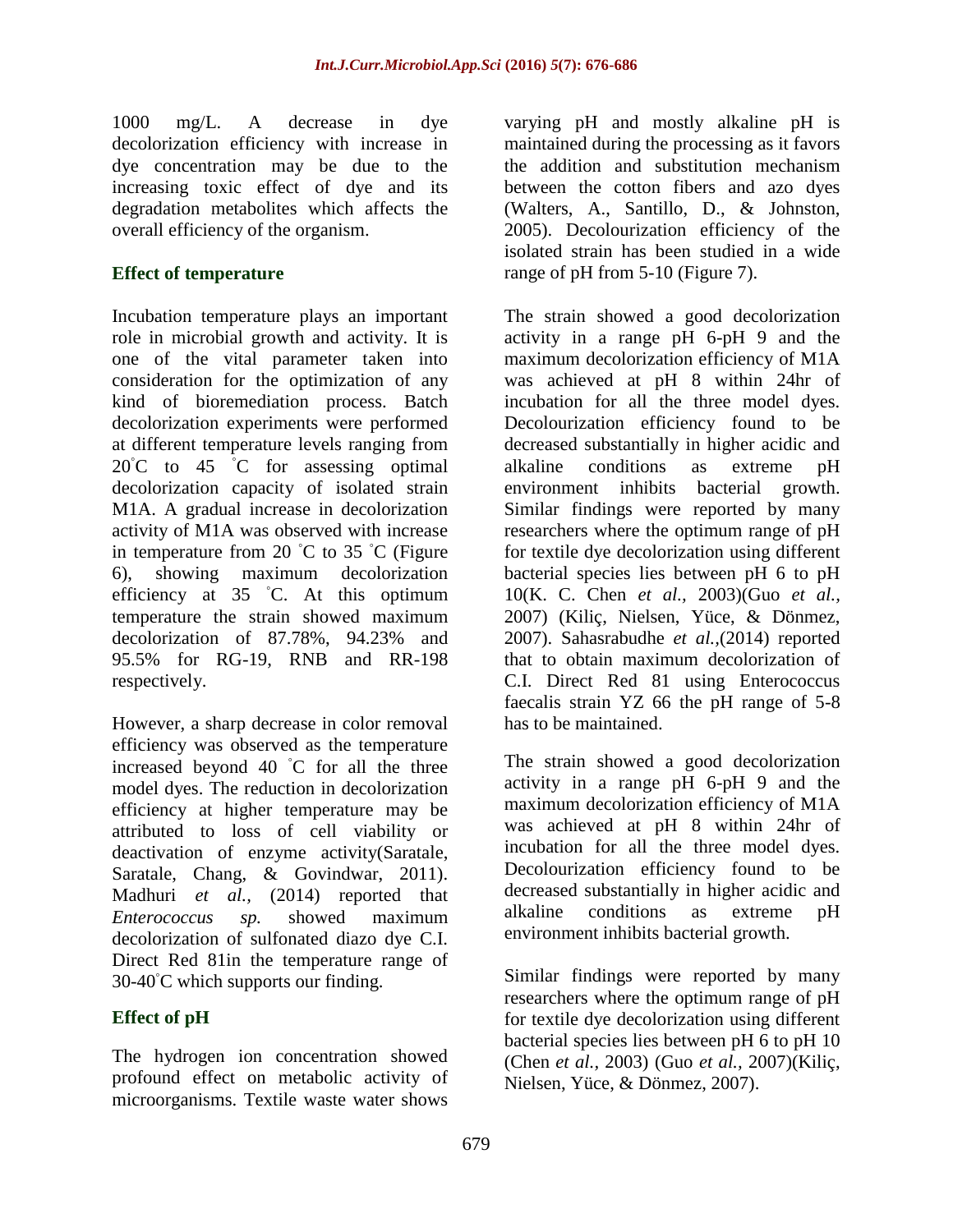| <b>Dye</b>                                   | <b>Molecular structure</b>                                                                                                                                                                                         | <b>Absorption</b> |
|----------------------------------------------|--------------------------------------------------------------------------------------------------------------------------------------------------------------------------------------------------------------------|-------------------|
|                                              |                                                                                                                                                                                                                    | maxima            |
| Reactive Green-19<br>(anionic di-azo<br>dye) | NaO,<br>20<br>$\int_{S}^{0}$ – ONa<br>N<br>$\overline{\mathcal{L}}$<br>0 <sup>2</sup><br>N<br>$OH$ $NH2$<br>$N = N$<br>HN<br>ဂူ<br>$\frac{0}{11}$<br>NH<br>ON <sub>a</sub><br>-0<br>NaO-<br>NaO<br>ONa<br>$\Omega$ | 635nm             |
| Remazol Navy                                 |                                                                                                                                                                                                                    | 597nm             |
| Blue                                         | SO Na                                                                                                                                                                                                              |                   |
| Reactive Red-198                             | сı<br>$$O_2O_2H_4$ OSO2Na<br>$\rho H$<br>$SO_3$ Na<br>N<br>$\epsilon^N$<br>NaO <sub>3</sub> S<br>$\mathsf{SO}_3\mathsf{Na}$                                                                                        | 521nm             |

Table.1 Structure & Absorption maxima of model dyes used in this study

# **Fig.1** Phylogenetic tree of M1A

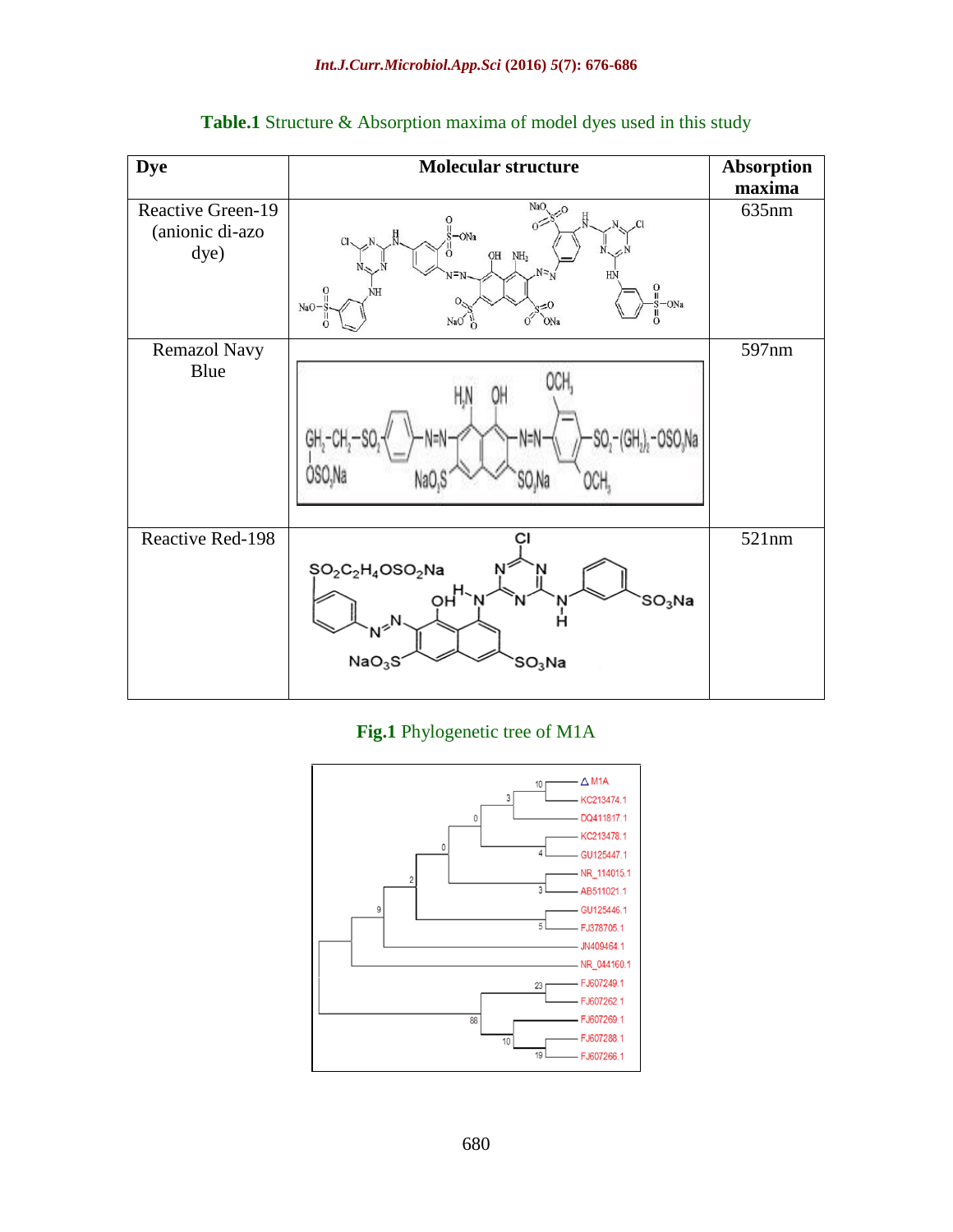| <b>Accession</b> | <b>Description</b>                           | Max ident |
|------------------|----------------------------------------------|-----------|
| KC213478.1       | Enterococcus durans strain GM18              | 99%       |
| NR114015.1       | Enterococcus thailandicus strain NBRC 101867 | 99%       |
| JN409464.1       | Enterococcus thailandicus strain SP15        | 99%       |
| GU125447.1       | Enterococcus thailandicus strain IMAU80025   | 99%       |
| GU125446.1       | Enterococcus thailandicus strain IMAU80024   | 99%       |
| DQ411817.1       | Enterococcus sanguinicola strain ss1743      | 99%       |
| AB511021.1       | Enterococcus durans, strain: C102901         | 99%       |
| FJ378705.1       | Enterococcus sanguinicola strain HN-S8       | 99%       |
| NR 044160.1      | Enterococcus thailandicus strain FP48-3      | 99%       |
| KC213474.1       | Enterococcus durans strain GM13              | 99%       |
| FJ607288.1       | Enterococcus durans strain KLDS6.0632        | 99%       |
| FJ607266.1       | Enterococcus durans strain KLDS6.0620        | 99%       |
| FJ607269.1       | Enterococcus durans strain KLDS6.0622        | 99%       |
| FJ607249.1       | Enterococcus durans strain KLDS6.0613        | 99%       |
| FJ607262.1       | Enterococcus durans strain KLDS6.0617        | 99%       |

### **Table.2** Accession number of strains and their maximum identity with M1A



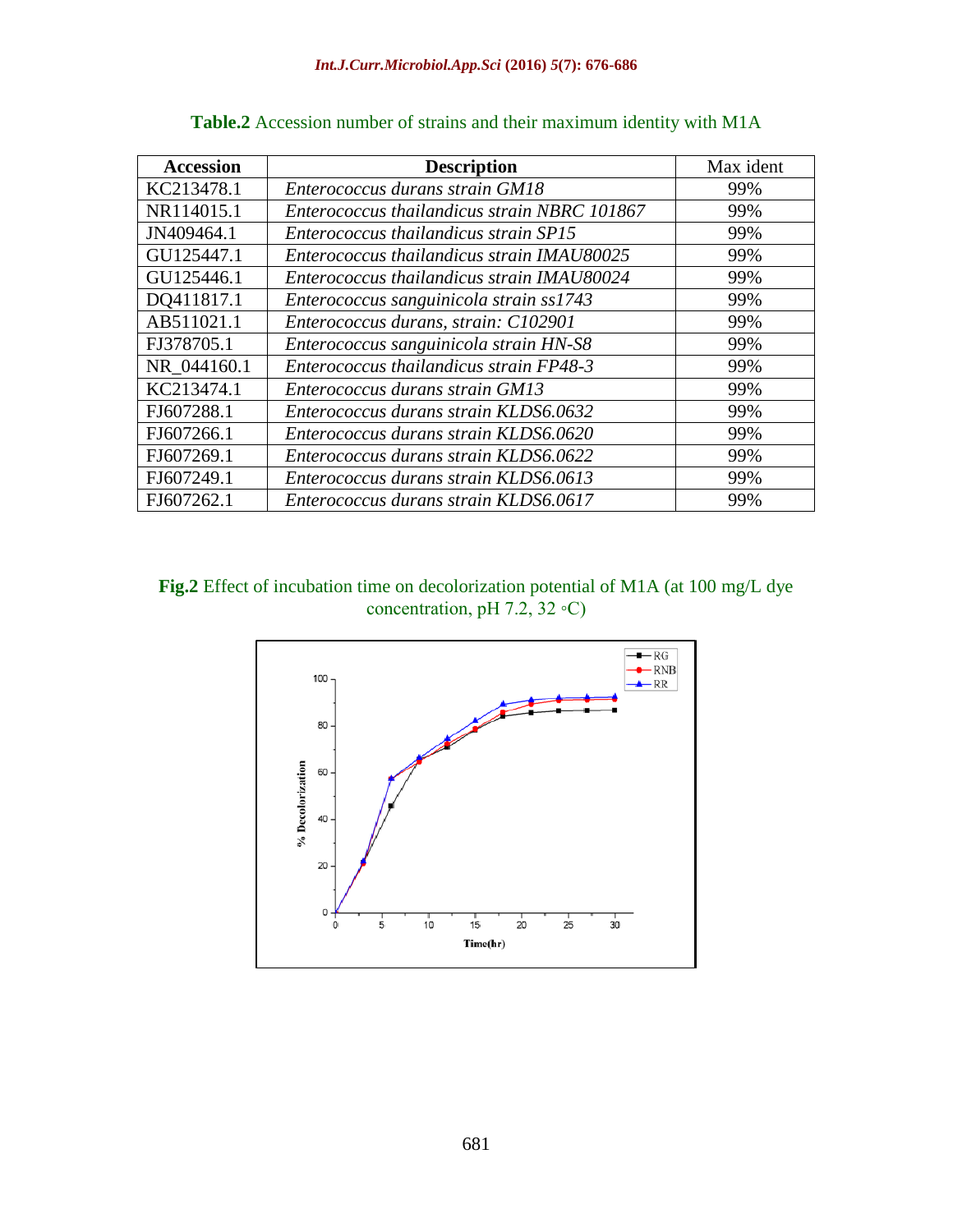

**Fig.3** Effect of inoculum volume on decolorization efficiency of M1A (at 100 mg/L dye concentrations, pH 7.2, 32 ◦C)





**Fig.5** Effect of dye concentration on dye decolorization efficiency of M1A (at 100 mg/L dye concentration, pH 7.2, 32 ◦C)

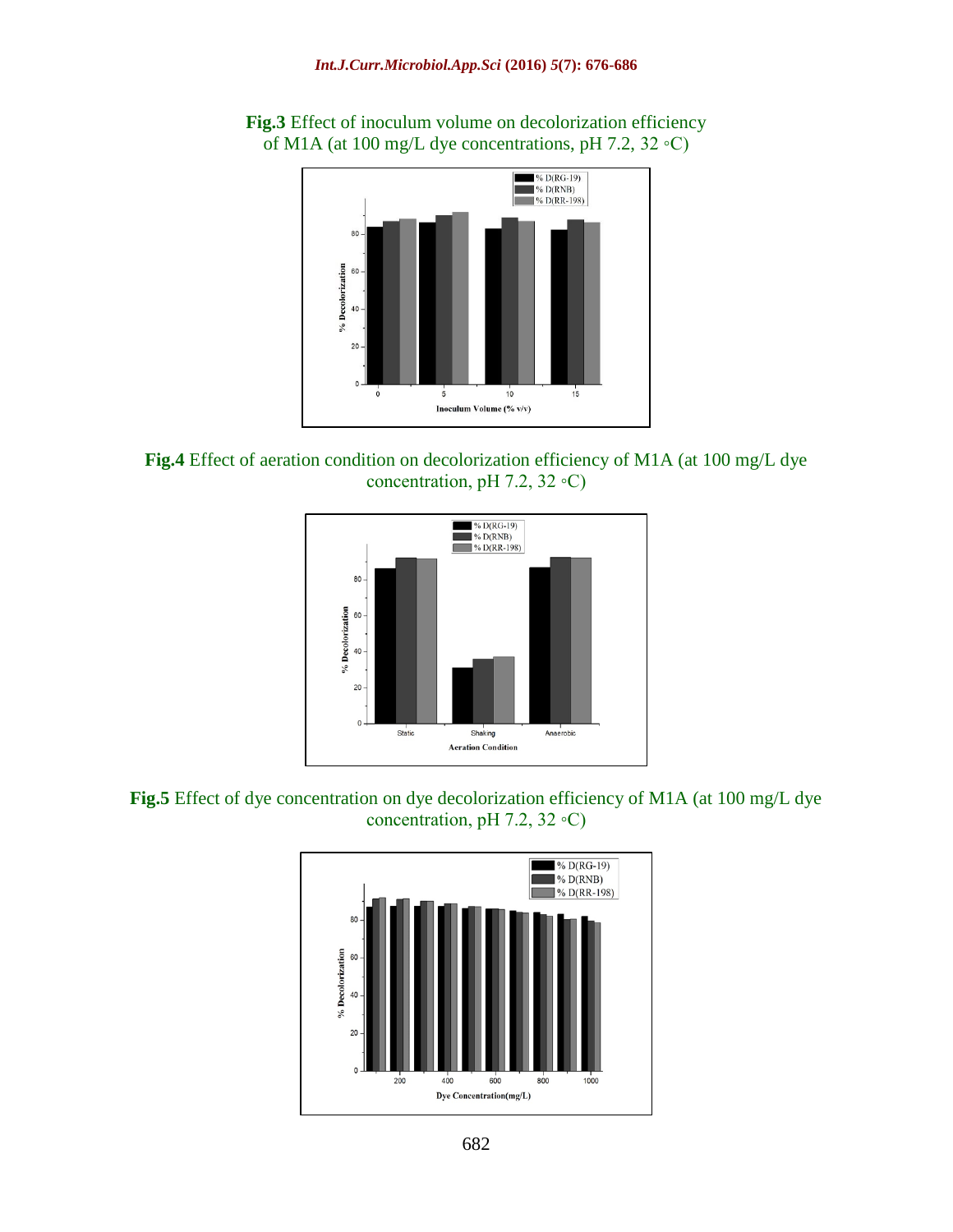

**Fig.6** Effect of incubation temperature on dye decolorization efficiency of M1A (at 100 mg/L dye concentration, pH 7.2)





**Fig.8** UV-Vis spectral scan of (a) RG-19, (b) RNB and (c) RR-198 before and after decolorization using M1A strain

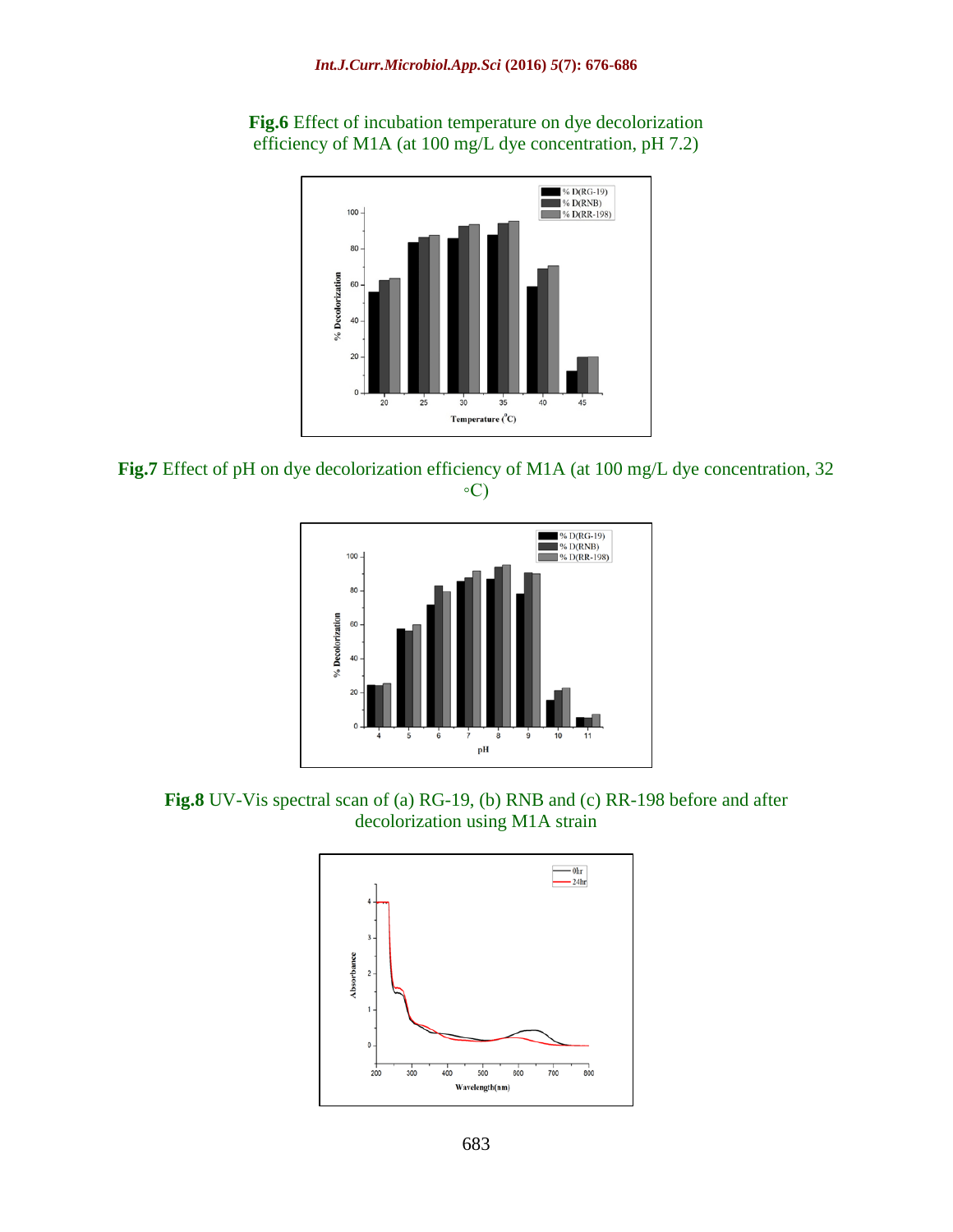

**(a) RG-19**



Sahasrabudhe *et al.,*(2014) reported that to obtain maximum decolorization of C.I. Direct Red 81 using *Enterococcus faecalis* strain YZ 66 the pH range of 5-8 has to be maintained.

The decrease in peak at the respective absorption maxima of all the three dyes suggests the cleavage of -N=N- bond by the anaerobic reductive degradation of the dye chromophore. However, we can observe a difference in UV-Vis spectral pattern between all the three dyes. This could be due to the difference in structure of dyes which follow different degradation pathways

and formation of different intermediate products.

In conclusion, it can be concluded from the above study that, our isolated strain M1A isolated from textile wastewater is highly efficient in decolorization of different textile dyes in a wide concentration range. The organism was able to achieve 82-87% decolorization of RG-19, 80-91% decolorization of RNB and 78-92% decolorization of RR-198 dye within 24hr of incubation at 35 ◦C under static condition in a wide concentration range of 100 mg/L to 1000 mg/L. Through 16s rDNA molecular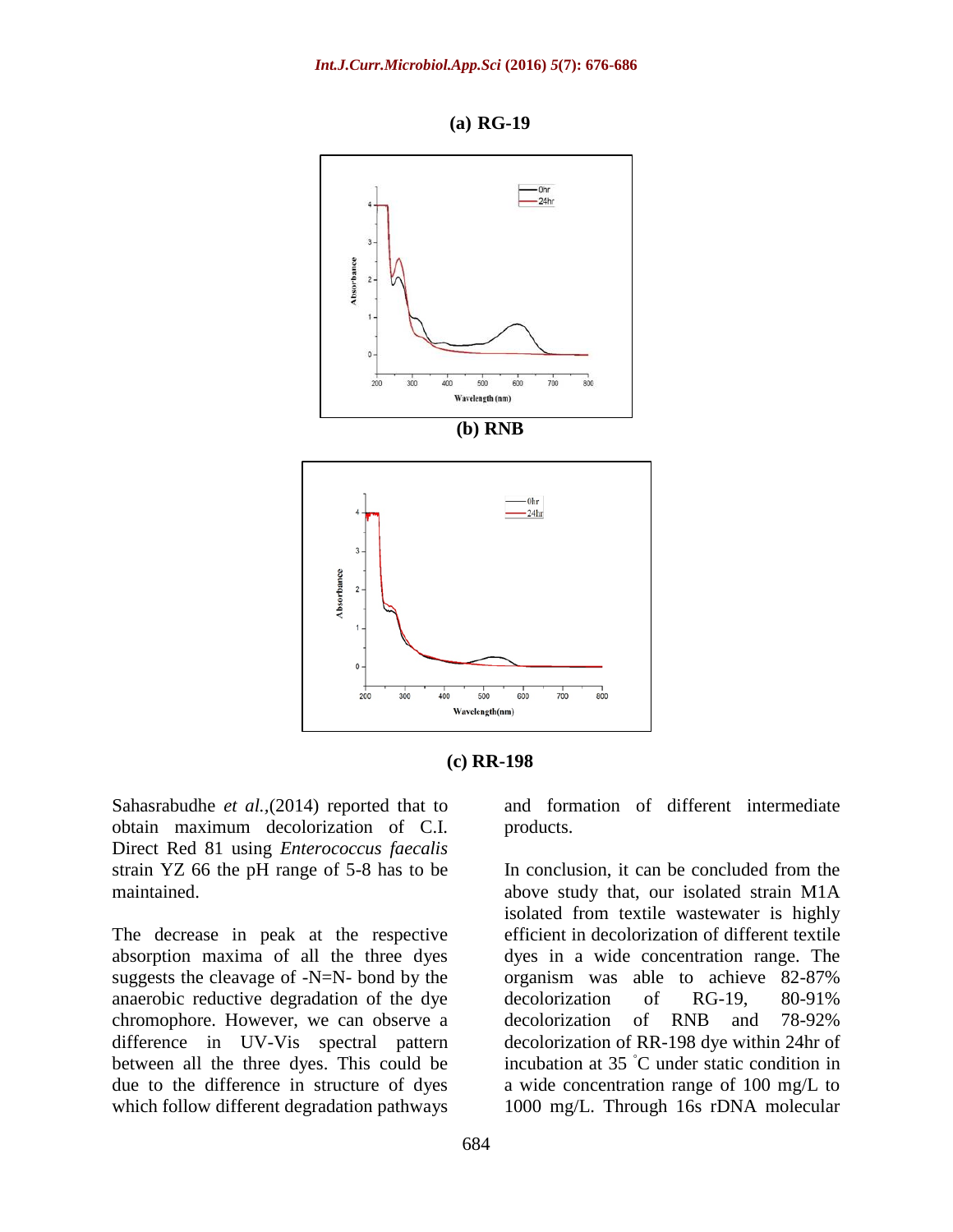characterization techniques M1A was identified as *Enterococcus durans* GM13 **(**GenBank Accession Number: KC213474.1). Effect of different physicochemical parameters on dye decolorization efficiency of M1A has been studied. The organism was found to be mesophilic in nature, showing its maximum decolorization activity at 35◦C temperature. Neutral to slightly alkaline pH was found to be favourable for achieving maximum decolorization potential of M1A strain. 5% inoculum volume and static incubation condition was found to be effective for maximum decolorization of all the three tested dyes.

#### **Acknowledgements**

This work has been financially supported by National Institute of Technology, Rourkela, India.

## **References**

- Asad, S., Amoozegar, M.A., Pourbabaee, A.A., Sarbolouki, M.N., & Dastgheib, S.M.M. 2007. Decolorization of textile azo dyes by newly isolated halophilic and halotolerant bacteria. *Biores. Technol., 98*(11): 2082–2088. doi:10.1016/j.biortech.2006.08.020
- Babu, B.R., Parande, a K., Raghu, S., & Kumar, T.P. 2007. Cotton Textile Processing : Waste Generation and Effluent Treatment. *J. Cotton Sci., 153*(11:141): 141–153.
- Banat, I.M., Nigam, P., Singh, D., & Marchant, R. 1996. Microbial decolorization of textile-dye-containing effluents: A review. *Biores. Technol., 58*(3): 217–227. doi:10.1016/S0960- 8524(96)00113-7
- Chang, J.S., Chen, B.Y., & Lin, Y.S. (2004). Stimulation of bacterial decolorization of an azo dye by extracellular metabolites from Escherichia coli strain

NO3. *Biores. Technol.,91*(3): 243–248. doi:10.1016/S0960-8524(03)00196-2

- Chen, B.Y. 2002. Understanding decolorization characteristics of reactive azo dyes by Pseudomonas luteola: Toxicity and kinetics. *Process Biochemistry*, *38*(3): 437–446. doi:10.1016/S0032-9592(02)00151-6
- Chen, K.C., Wu, J.Y., Liou, D.J., & Hwang, S.C.J. 2003. Decolorization of the textile dyes by newly isolated bacterial strains. *J. Biotechnol., 101*(1), 57–68. doi:10.1016/S0168-1656(02)00303-6
- Dias, A.A., Bezerra, R.M., Lemos, P.M., & Pereira, A.N. 2003. In vivo and laccasecatalysed decolourization of xenobiotic azo dyes by a basidiomycetous fungus: Characterization of its ligninolytic system. *World J. Microbiol. Biotechnol., 19*(9), 969–975. doi:10.1023/B:WIBI.0000007331.9439 0.5c
- Ghodake, G., Jadhav, U., Tamboli, D., Kagalkar, A., & Govindwar, S. 2011. Decolorization of Textile Dyes and Degradation of Mono-Azo Dye Amaranth by Acinetobacter calcoaceticus NCIM 2890. *Indian J. Microbiol., 51*(4), 501–508. doi:10.1007/s12088-011-0131-4
- Guo, J., Zhou, J., Wang, D., Tian, C., Wang, P., Salah Uddin, M., & Yu, H. 2007. Biocalalyst effects of immobilized anthraquinone on the anaerobic reduction of azo dyes by the salttolerant bacteria. *Water Res., 41*(2), 426–432.

doi:10.1016/j.watres.2006.10.022

He, F., Hu, W., & Li, Y. 2004. Biodegradation mechanisms and kinetics of azo dye 4BS by a microbial consortium. *Chemosphere*, *57*(4), 293– 301.

doi:10.1016/j.chemosphere.2004.06.036

Jadhav, U.U., Dawkar, V.V., Ghodake, G.S., & Govindwar, S.P. 2008.